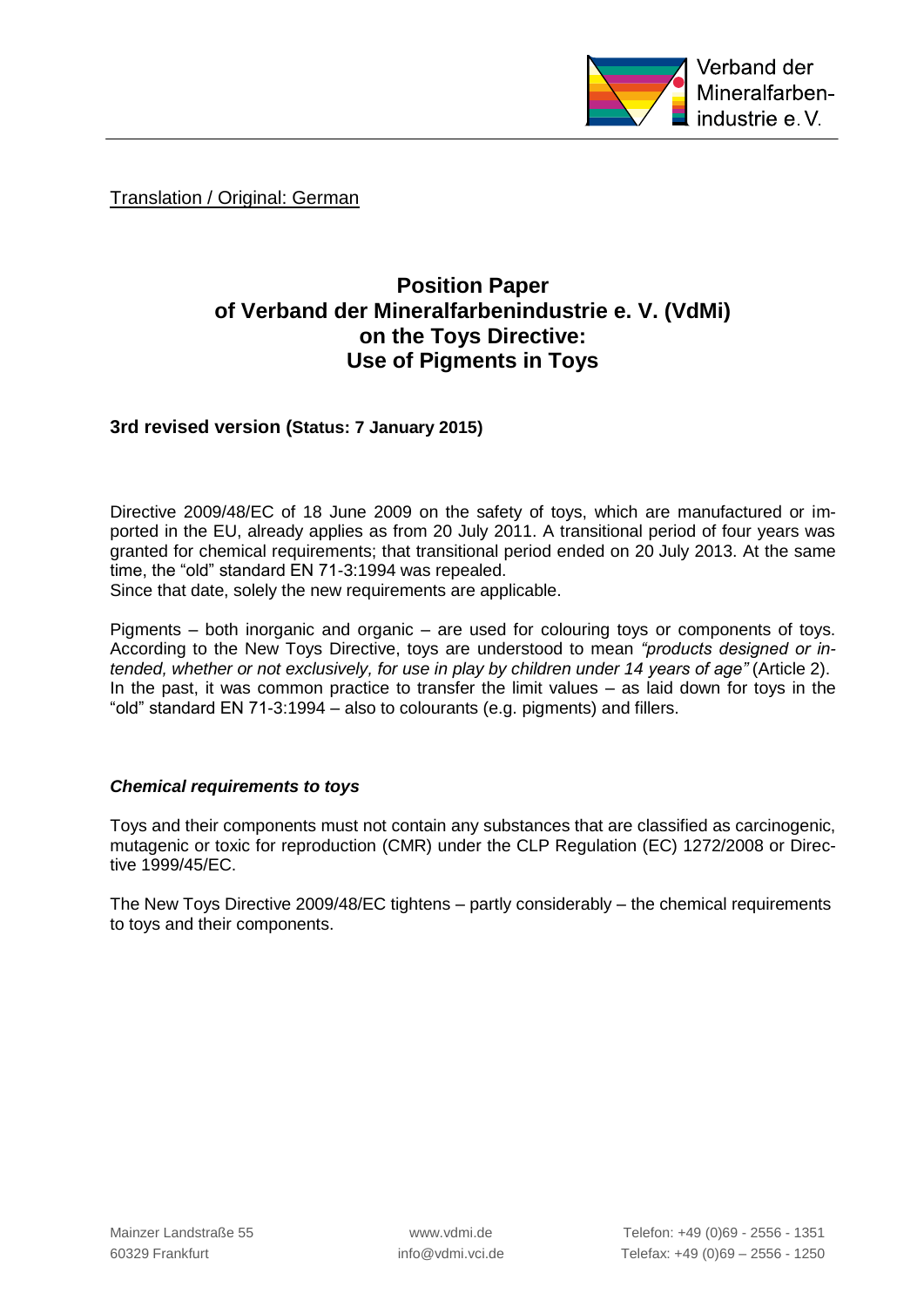| Annex II Particular safety requirements, III chemical requirements of  |  |
|------------------------------------------------------------------------|--|
| Directive 2009/48/EC, migration limits from toys or components of toys |  |
| (as compared with EN 71-3:1994)                                        |  |

| <b>Element</b>           | ppm in dry,<br>brittle, powder-<br>like or pliable | ppm in liquid<br>or sticky toy<br>material | ppm in<br>scraped-off toy<br>material | ppm in toy ma-<br>terial<br>EN 71-3:1994 |
|--------------------------|----------------------------------------------------|--------------------------------------------|---------------------------------------|------------------------------------------|
|                          | toy material<br>(category I)                       | (category II)                              | (category III)                        |                                          |
| Aluminium                | 5625                                               | 1406                                       | 70000                                 |                                          |
| Antimony                 | 45                                                 | 11,3                                       | 560                                   | [60]                                     |
| Arsenic                  | 3,8                                                | 0,9                                        | 47                                    | $[25]$                                   |
| <b>Barium</b>            | 4500                                               | 1125                                       | 56000                                 | [1000]                                   |
| <b>Boron</b>             | 1200                                               | 300                                        | 15000                                 |                                          |
| Cadmium*                 | 1,3                                                | 0,3                                        | 17                                    | $[75]$                                   |
| Chromium (III)           | 37,5                                               | 9,4                                        | 460                                   | [60]                                     |
| Chromium (VI)            | 0,02                                               | 0,005                                      | 0,2                                   |                                          |
| Cobalt                   | 10,5                                               | 2,6                                        | 130                                   |                                          |
| Copper                   | 622,5                                              | 156                                        | 7700                                  |                                          |
| Lead                     | 13,5                                               | 3,4                                        | 160                                   | [90]                                     |
| Manganese                | 1200                                               | 300                                        | 15000                                 |                                          |
| Mercury                  | 7,5                                                | 1,9                                        | 94                                    | [60]                                     |
| Nickel                   | 75                                                 | 18,8                                       | 930                                   |                                          |
| Selenium                 | 37,5                                               | 9,4                                        | 460                                   | [500]                                    |
| Strontium                | 4500                                               | 1125                                       | 56000                                 |                                          |
| Tin                      | 15000                                              | 3750                                       | 180000                                |                                          |
| Organic tin<br>compounds | 0,9                                                | 0,2                                        | 12                                    |                                          |
| Zinc                     | 3750                                               | 938                                        | 46000                                 |                                          |

\* Lower limit values for cadmium according to Directive 2012/7/EC amending Directive 2009/48/EC

Now the New Directive on the safety of toys (2009/48/EC) contains – for three categories of toys or toy components – maximum migration limits, namely for 19 elements (inter alia, heavy metals). They are intended to minimize the exposure of children to these elements. The maximum limits (in mg/kg) refer to the toy or to the toy component.

The permitted maximum migration limits depend on the type of toy material (category I: dry, brittle, powder-like or pliable toy material; category II: liquid or sticky toy material; category III: scraped-off toy material).

These extended requirements to the chemical properties of toys or toy components are described in Annex II part III of Directive 2009/48/EC; they apply as from 20 July 2013. Another lowering of limit values (e.g. for barium) is currently under discussion.

## *Scope of Application of the Toy Standard*

Under the "old" Toys Directive 88/348/EEC (fully repealed as from 20 July 2013), the detailed requirements for the safety of toys were laid down in the standard series EN 71- (safety of toys). This standard series needed to be revised recently in the light of the New Toys Directive 2009/48/EC.